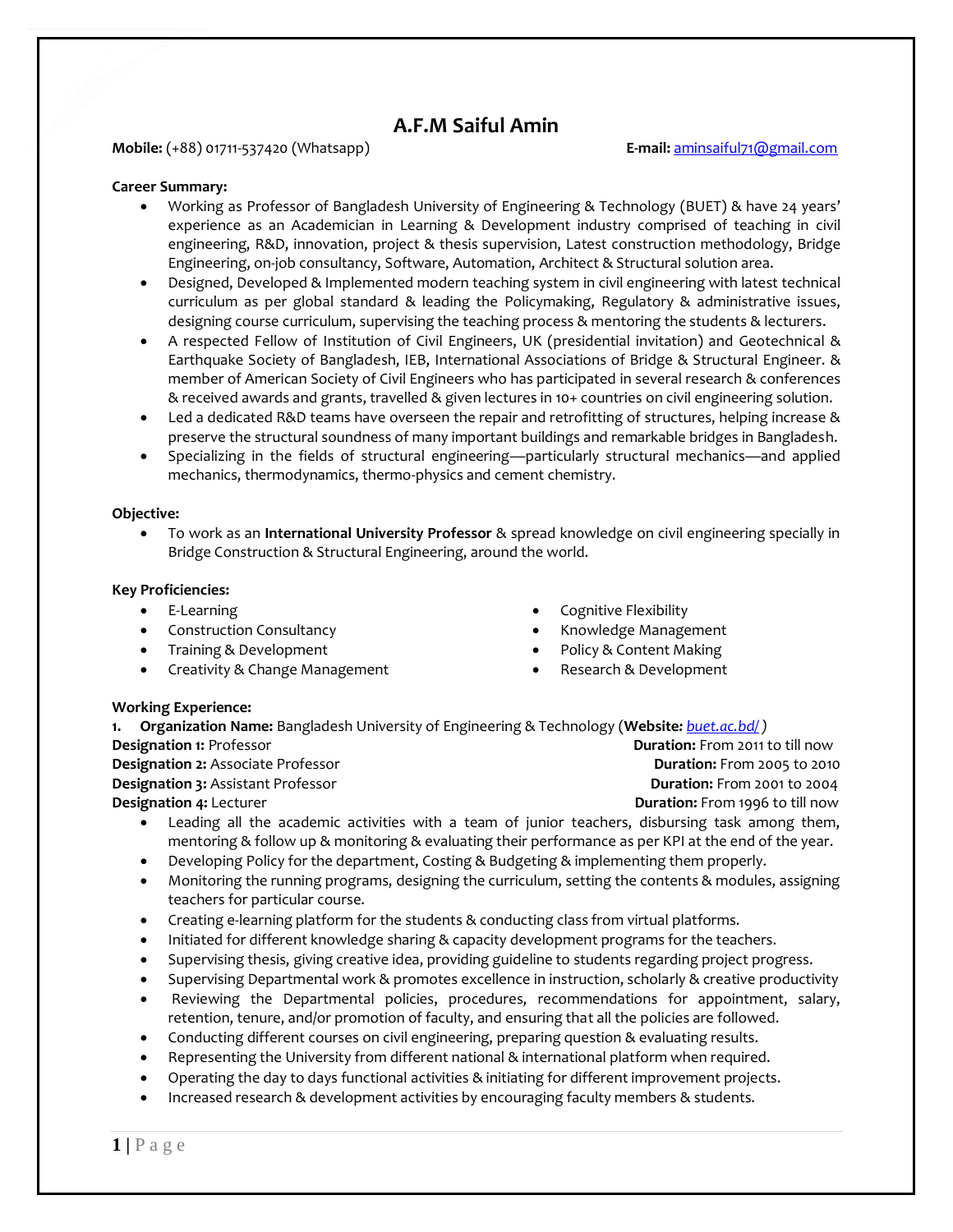# **Key Achievements:**

- Contributed in the following research topic:
	- $\triangleright$  Generalization of Hook's law for hyper elasticity & nonlinear dependence of viscosity in rubber
	- $\triangleright$  finite element implementation of large strain constitutive models representing material and geometric nonlinearities
	- ➢ rheology model of base isolation bearings for earthquake protection.
	- $\triangleright$  Recycling of demolished concrete characterization of dilation effect in local materials (brick and stone aggregate concrete) for strengthening of columns;
	- ➢ Characterization of de-bonding phenomena in FRP strengthened beams.
- Completed 50+ publications in peer reviewed International Journals and conference proceedings.
- Conducting Research on the following topics:
	- $\triangleright$  Development of constitutive models for rubber & FE implementation of models for simulation
	- $\triangleright$  Design and performance optimization of base isolation bearings and expansion joints.
	- ➢ Corrosion in steel under atmospheric exposure conditions of Bangladesh
	- $\triangleright$  FE modelling of shells, domes and arches
	- ➢ Curing behaviour of concrete
	- ➢ Recycling of demolished concrete
	- ➢ Investigating the residual cementing properties in concrete
	- $\triangleright$  Development of NDT correlations for concrete<br> $\triangleright$  Study the dynamic behaviour of pedestrian bric
	- Study the dynamic behaviour of pedestrian bridges
	- ➢ Failure analysis and forensic investigations
	- ➢ Measurement and specimen preparations
	- ➢ Further details of current research results and accomplishments are available at the URL located a[t https://saifulamin.info/](https://saifulamin.info/) OR<https://ce.buet.ac.bd/profile-of-a-f-m-saiful-amin/>
- Developed collaboration with 15+ universities & conducted class on different topics at home & abroad. (Saitama University, University of Tokyo, Tohuko University, Osaka University, Daido University, Japan, JFe Steel Corporation, Japan, Japan Rubber Bearing Fabricators' Association, Kawakin-Core Tech, Japan, University of Kassel and University of Federal Armed Forces Munich, Germany are notable)
- Design, construction, maintenance & strengthening of long span bridges, maintenance of bearings and joints for bridges, strengthening of buildings, promoting the appropriate use of recycled concrete.
- Led the Repair, strengthening and health monitoring of Bangabandhu Jamuna Bridge (4.8 km), the Meghna Bridge (930m) and the Gumti Bridge (1410 m), Strengthening of 8-storied Gausia Market, 21 storied Marriott Courtyard Dhaka.
- Organized seminars and symposiums on bridge engineering (2005, 2010, 2015 bridge engineering conferences), the major civil engineering infrastructure for the country.
- Conducting research in development of methodology for repair and retrofitting of non-compliant structures & for producing green concrete by best utilizing the demolished recycled concrete.

# **Awards & Appreciations:**

- ICE Ambassador from South Asia in bicentenary celebration of the Institution of Civil Engineers (ICE), United Kingdom 2018
- FY2016 JSCE International Outstanding Collaboration Award for continuous efforts and remarkable contribution to the development of infrastructures in Bangladesh,
- Fellow on Presidential Invitation, Institution of Civil Engineers, United Kingdom.
- Research Fellow, Alexander von Humboldt Foundation, Germany, since 2007.
- Visiting Professor, Faculty of Aerospace Engineering, University of Federal Armed Forces Munich, Germany, during February 2007-August 2007.
- Visiting Professor in the Institute of Mechanics, University of Kassel, Germany, during Aug -Nov 2004.
- Recipient of Ministry of Education, Science and Culture of the Government of Japan (Monbusho) scholarship for undertaking doctoral research in the Saitama University, Japan.
- Recipient of Malik Akram Hossain Gold Medal 1996 for securing first position in BSc. Engg. (Civil).
- Received University Merit Scholarships during the academic sessions 1989-90, 1990-91 and 1991-92 for outstanding academic results.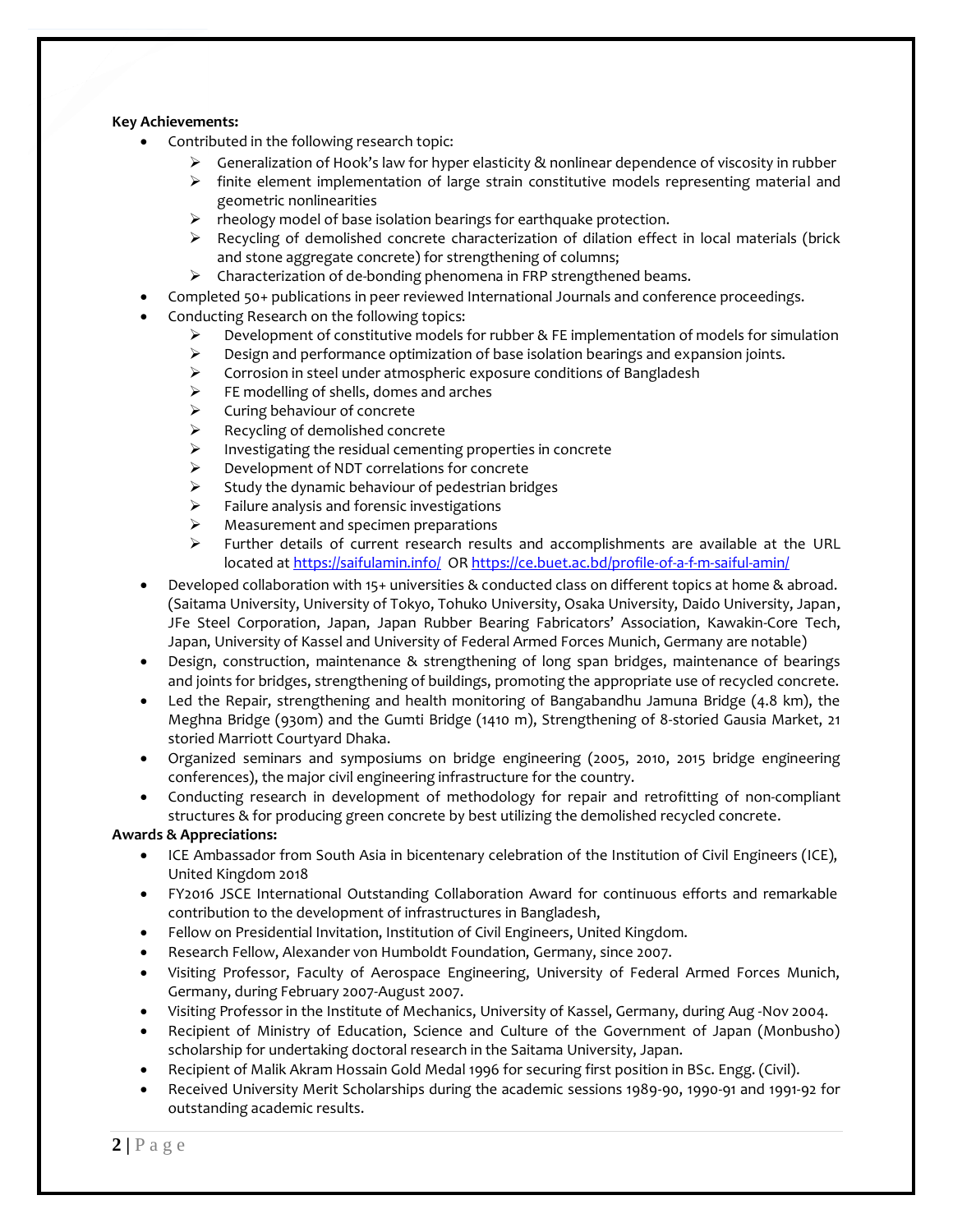# **Guest & Keynote Lectures:**

- Delivered lecture on "Retrofitting of Buildings and Bridges in Bangladesh: Needs and Intricacies" in 68th Founding Anniversary Presentation of IEB in May 2016
- Spoke on "Participation of Bangladesh in Regional Surface Transportation Connectivity: Prospects and Intricacies" by FEISCA Seminar on Regional Cooperation for Connectivity in Surface Transportation.
- Intrinsic Properties of Brick Aggregate Concrete: A Review at the CICM 2015 at MIST, Dhaka.
- Design, construction & maintenance of bridges in Bangladesh: In the past, present & future, Keynote address at the IABSE-JSCE Joint Conference on Advances in Bridge Engineering-III & Centennial Celebration of Hardinge Bridge in 2015 (Redelivered the lecture at AUTS, CUET & RUET)
- Bridge Dynamics and its Applications in Maintenance and Rehabilitation, ICE-IEB Seminar, in 2012
- Seminar On "Developing a physically-based and thermo mechanical-consistent constitutive theory for rubber with special reference to temperature history effects" in Sept 2009 at Friedrich-Alexander-University, Erlangen-Nürnberg, Germany.
- Joined in International Collaborative Graduate Program arranged by Saitama University, Japan on Improved Application of High Damping Rubber for Earthquake Resistant Design in 2008.
- Seminar on High Damping Rubber in Earthquake Resistant Design of Structures and Development of Constitutive Models for Rubber organized by McGill University & Concordia University, Canada in 2007
- Delivered lecture on High Damping Rubber for Base Isolation Bearings: Experimental Characterization, Constitutive organized by Technical University of Braunchweig, Germany on May 2007
- Spoke on Application of High Damping Rubber for Base Isolation Bearings organized by University of Federal Armed Forces Munich, Germany in 2007
- Gave lecture on "High Damping Rubber for Base Isolation Bearings: Experiments & Constitutive Modelling" organized by Institute of Mechanics, University of Kassel, Germany in Oct 2004

### **Books and Nomo graphs:**

- Amin, A.F.M.S. (2001). Constitutive Modelling for Strain-rate Dependency of Natural and High Damping Rubbers, Doctoral Dissertation, Department of Civil and Environmental Engineering, Saitama University, Japan. Supervisor: Professor Yoshiaki Okui
- Amin, A.F.M.S. (1998). An Improved Design Rationale for Helicoidal Stair Slabs Based on Finite Element Analysis, Masters Dissertation, Department of Civil Engineering, Bangladesh University of Engineering and Technology, Dhaka. Supervisor: Professor S. Ahmad.
- Amin, A.F.M.S. (1996a). Studies on the Strength of Brick Aggregate Concrete with special reference to Curing Conditions, Discontinuous Curing and Testing Conditions, BSc Engg Dissertation, Department of Civil Engineering, BUET, Dhaka. Supervisor: Professor S. Ahmad
- Amin, A.F.M.S. (1996b). Improved Design Procedure for Helicoidal Stair Slabs based on Finite Element Analysis, BSc Engg Dissertation, Department of Civil Engineering, Bangladesh University of Engineering and Technology, Dhaka. Supervisor: Professor S. Ahmad

# **Professional Experience as Consultant:**

- Design Review Consultant for Construction of 162 km Railway between Dhaka & Jashore crossing the Padma Bridge for Bangladesh Railway from BUET as associate consultant Bangladesh Army.
- National Expert for construction of First Dhaka Elevated Expressway for Bangladesh Bridge Authority.
- Expert services for Rating of Bongabandhu Bridge (4.8 km long) for Bangladesh Bridge Authority.
- Checking the structural design of 115m steel truss for the Surma Bridge in Sylhet for Roads & Highways
- Design Modification for Completion of 465m PC Girder Bridge over the Lohalia River for LGED.
- Consultancy services for the construction of 20-storied academic & administrative building for BUTEX.
- Checking the Structural Safety of Bangladesh Bridge Authority Headquarter Building,
- Checking structural safety of a building of ICDDRB, Dhaka, Bangladesh.
- Consultant of Bangladesh Bridge Authority for Identification of Cracks in Bangabandhu Bridge in 2006,
- Advisor to the Bangladesh Bridge Authority for Repair & strengthening of in the 4.8 km long Bangabandhu Jamuna Bridge during 2012-2015, the longest bridge of Bangladesh.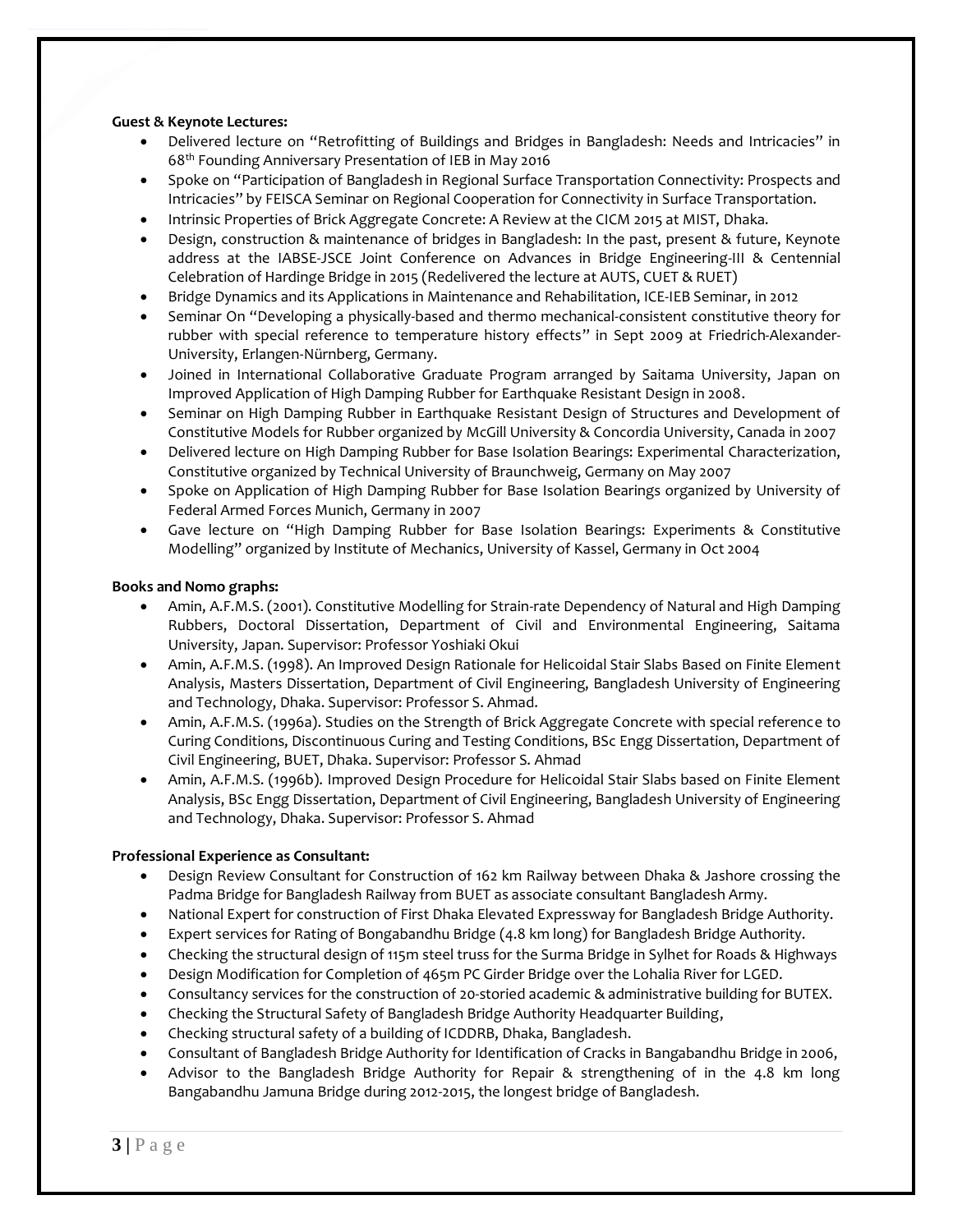- Team Leader for Structural Health Monitoring of 4.8 km long Bangabandhu Jamuna Bridge during 2014-2015, the longest bridge of Bangladesh.
- Team Leader for Repair and Rehabilitation of Meghna and Meghna-Gumti Bridges, Roads and Highways Department, Bangladesh in 2012, the two important bridges of Bangladesh to maintain connectivity between Dhaka, the Capital and Chittagong, the major port City.
- Identification of problems and solutions for Khodarhat Bridge, Roads & Highways, Bangladesh & Mahananda and Meghna Bridges of Local Government Engineering Department in 2012-2013.
- Technical advisor for 100m and 115m steel bridges of Roads & Highways, Bangladesh during 2011-2015.
- Strengthening of Gausia Market, many other market places and commercial facilities in introduction of fibre reinforced polymer and micro-concrete jacketing technique during 2006-2015.
- National Expert Committee to Investigate the Collapse of Bohoddarhat Flyover during Construction.
- Investigation of Spectrum Sweater Factory Building Collapse in 2005.
- Team Leader for Technical Services in Construction of 60-90m Telecommunication Towers for Police as its Dhaka-Chittagong Microwave Backbone & Dhaka City CCTV Surveillance network in 2009.
- Team Leader for Structural Safety Assessment of over 100 commercial and industrial buildings aftermath of Rana Plaza Collapse 2013 and Nepal Earthquake 2015.
- Advisor, Updating of Bangladesh National Building Code 2015.

# **Academic Qualification:**

- Completed Ph.D. from Saitama University in 2001.
- M.Sc. in Civil from Bangladesh University of Engineering & Technology in 1998.
- B.Sc. in Civil from Bangladesh University of Engineering & Technology in 1996.

# **Membership:**

- Editor, Journal of Civil Engineering, Institution of Engineers, Bangladesh [2006 to date]
- Member Secretary, Board of Accreditation for Engineering & Technical Education, Bangladesh.
- Member, Civil Engineering Divisional Committee, Bangladesh Standards and Testing Institution (BSTI), responsible for enacting & revising standards for all civil engineering construction materials. [2013-16]
- General Secretary, International Association for Bridge and Structural Engineering, [2010 to date]
- Member Secretary of Institution of Engineers Bangladesh from 2016 to till now
- Member, Scientific Committee, 38th IABSE Symposium, Geneva, Switzerland, September 23-25, 2015 on 'Structural Engineering - a solution provider to global challenges'.
- Vice Chairman of Bangladesh Chapter of Institution of Civil Engineers from 2018 to till now
- Member Secretary, Steering Committee to organize the IABSE-JSCE International Conference on Advances in Bridge Engineering-III in association with the Japan Society of Civil Engineers and ICE (UK), ICE Centre Bangladesh, ASCE Bangladesh IS, Institution of Engineers, Bangladesh, Japan Concrete Institute and Japan Pre-stressed Concrete Institute as the co-organizers.
- Member, Scientific Committee, 36th IABSE Symposium, Kolkata, India, September 24-27, 2013 on 'Long Span Bridges and Roofs - Development, Design and Implementation'.
- Council Member of the Dhaka Centre, Institution of Engineers, Bangladesh. [2004-2005 & 2009-2010]
- Member, ICT Committee, Dhaka Centre, Institution of Engineers, Bangladesh. [2009-2010]
- Member, Executive Committee, BUET Teachers' Association [2009]
- Member, International Advisory Committee, 12th International Conference of International Association for Computer Methods and Advances in Geomechanics; 1-6 October, 2008, Goa, India.
- Member, Editorial Board of the  $3^{rd}$  Annual Paper Meet & International Conference on Civil Engineering being organized by the Civil Engineering Division, IEB in 2005.
- Member, Scientific Committee, US-Bangladesh Workshop on Innovation in Windstorm/Storm Surge Mitigation, Dhaka, LGED Bhaban, 19-21 December 2005.
- Member of the Editorial Board for reviewing and scrutinizing papers for the National Seminar.

# **Computer Skill:** Sound in Microsoft office **Language:** Fluent in Bangla and English.

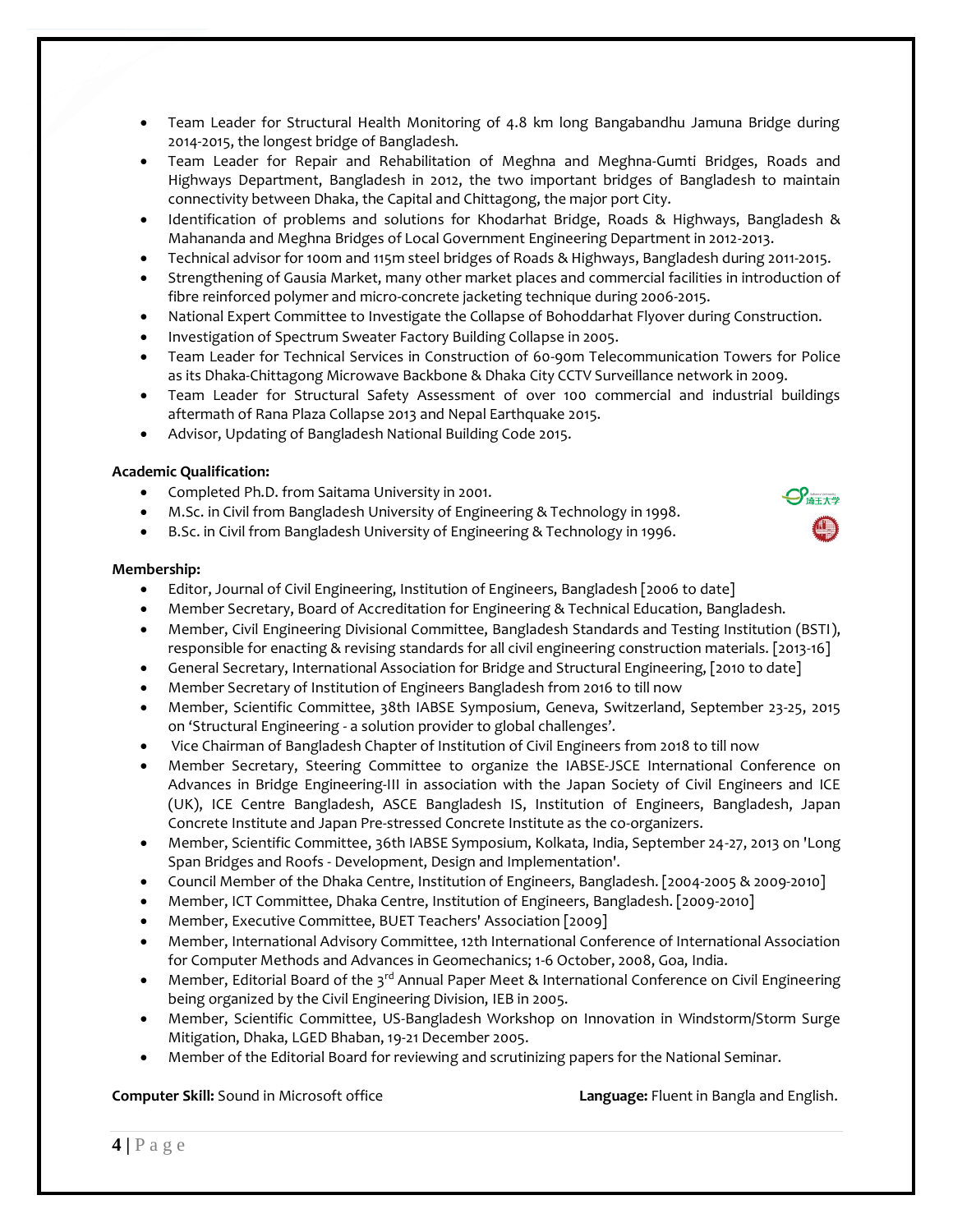#### **Annexure:**

### **Research Outcome:**

- 1. The generalization of Hook's law in representing the nonlinear elasticity response of materials is a significant research outcome of the applicant. The strain energy density function thus proposed got wide recognition among contemporary experts and scientists of mechanics. [Ref: Bechir, H., Chevalier, L., Chaouche, M., Boufala, K., (2006). Hyperelastic constitutive model for rubber-like materials based on the first Seth strain measures invariant, European Journal of Mechanics A/Solids 25 (2006) 110–124].
- 2. The proposal for nonlinear viscosity law got wider applicability in modelling the viscoelastic response of highly deformable solids, e.g. artificial human muscles. [Ref: Shanshan Lv, Daniel M. Dudek, Yi Cao, M. M. Balamurali, John Gosline & Hongbin Li, (2010). Designed biomaterials to mimic the mechanical properties of muscles, Nature, 465, 69-73.]
- 3. The measurements of Prof. Amin in the field of nonlinear elasticity and viscosity are regarded now as the benchmark measurements for conducting numerical simulations worldwide. [Ref: Dal, H., Michael Kaliske, M., (2009). Bergström–Boyce model for nonlinear finite rubber viscoelasticity: theoretical aspects and algorithmic treatment for the FE method, Comput. Mech., 44, 809-823; Spathis, G., Kontou, E., (2007). Modelling of nonlinear viscoelasticity at large deformations, Journal of Materials Science, Volume 43, Number 6, 2046-2052].

**(Note: The scientific literatures published by Prof. Amin got wide citations in current literatures published in Nature, Mechanics of Materials, Journal of Engineering Mechanics (ASCE), International Journal of Plasticity, European Journal of Mechanics: Part A: Solids, Acta Mechanica, Applied Numerical Mathematics, Archive of Mechanics, Computational Mechanics, International Journal of Mechanical Science, Springer Proceedings in Physics, Smart Materials & Structures, Journal of Elastomers & Plastics & Journal of Material Engineering)**

### **Peer-reviewed journals:**

- 1. Choudhury, M.S.I., Y. Matsumoto & A. F. M. S. Amin. "Scour depth estimation in a balanced cantilever bridge with deteriorated central hinges based on natural frequencies: field measurements, methodology for estimation and verification." Journal of Civil Structural Health Monitoring 8.4 (2018): 617-634.
- 2. Hasnat, A., Islam, M. M., & Amin, A. F. M. S. (2015). Enhancing the Debonding Strain Limit for CFRP-Strengthened RC Beams Using U-Clamps: Identification of Design Parameters. Journal of Composites for Construction, 04015039.
- 3. Islam, M. M., Choudhury, M. S. I., & Amin, A.F.M.S. (2015). Dilation Effects in FRP-Confined Square Concrete Columns Using Stone, Brick, and Recycled Coarse Aggregates. Journal of Composites for Construction, 04015017.
- 4. Hossain, M., Amin, A.F.M.S., & Kabir, M.N. (2015). Eight-chain and full-network models and their modified versions for rubber hyperelasticity: a comparative study. Journal of the Mechanical Behavior of Materials, 24(1-2), 11-24.
- 5. Amin, A.F.M.S., Hasnat, A., Khan, A.H. & Ashiquzzaman, M. (2015). Residual cementing property in recycled fines and coarse aggregates: Occurrence and quantification, Journal of Materials in Civil Engineering [accepted for publication on 31 August 2015]
- 6. Choudhury, M.S.I., Amin, A.F.M.S., Islam, M.M., Hasnat, A. (2015). Effect of confining pressure distribution on the dilation behavior in FRP-confined plain concrete columns using stone, brick and recycled aggregates, Construction and Building Materials. [accepted for publication on 1 Nov, 2015]
- 7. Nguyen, D.A., Dang, J., Okui, Y., Amin, A.F.M.S., Okada, S., & Imai, T. (2015). An improved rheology model for the description of the rate-dependent cyclic behavior of high damping rubber bearings. Soil Dynamics and Earthquake Engineering, 77, 416-431.
- 8. Amin, A. F. M. S., Bhuiyan, A. R., Hossain, T., & Okui, Y. (2014). Nonlinear Viscosity Law in Finite-Element Analysis of High Damping Rubber Bearings and Expansion Joints. Journal of Engineering Mechanics.
- 9. Razzaq, M. K., Okui, Y., Bhuiyan, A. R., Amin, A.F.M.S., Mitamura, H., & Imai, T., (2012). Application of Rheology Modeling to Natural Rubber and Lead Rubber Bearings: A Simplified Model and Low Temperature Behavior. Structural Engineering/Earthquake Engineering, JSCE, 29(2), 40-55.
- 10. Hossain, M. F., Molla, M. A. I., Masum, S. M., Rana, A. A., Amin, A.F.M.S., Chowdhury, R.S., Sultana, S., & Karim, M.M., (2012). Chemical and Sedimentological Characterization of Moulvibazar Silica Deposit of Bangladesh as Standard Sand, IJBAS-IJENS Vol:12 No:06, 170-176.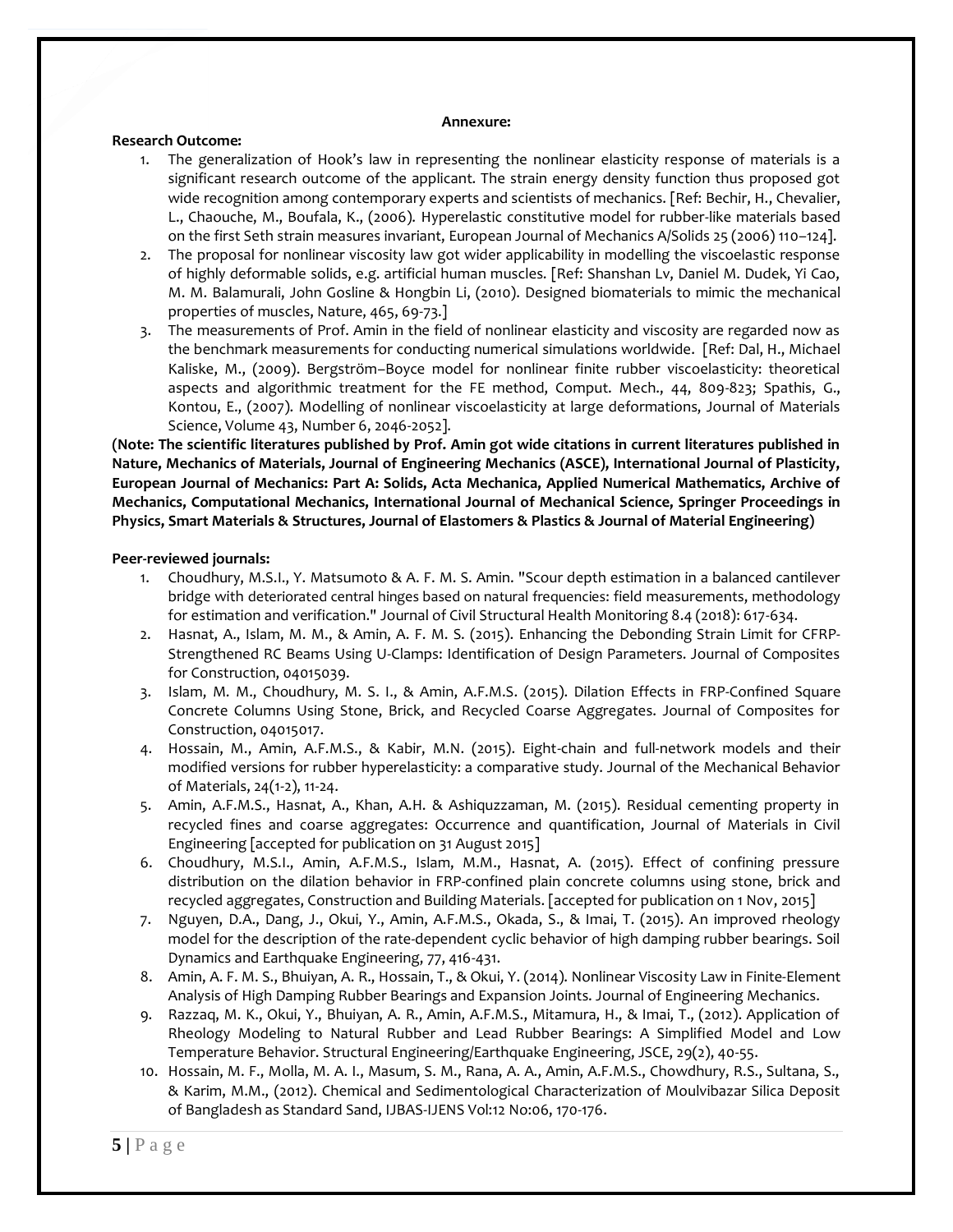- 11. Amin, A.F.M.S., Haque, M.M., Siddiqi, M.Z.R., Rahman, M.A., Islam, M.S., & Alam, M.K., (2012). Use of selected silica deposits of Bangladesh as standard sand in testing compressive strength of hydraulic cement mortars: A proposal for strength correlation, Journal of Civil Engineering, IEB, Journal of Civil Engineering (IEB), 40 (2), 181-202.
- 12. Amin, A.F.M.S., Lion, A., Höfer, P., (2010). Effect of Temperature History on the Mechanical Behavior of a Filler-Reinforced NR/BR Blend: Literature Review and Critical Experiments, Journal of Applied Mathematics and Mechanics / Zeitschrift für Angewandte Mathematik und Mechanik, 90(5), 347-369.
- 13. Amin, A.F.M.S., Lion, A., Sekita, S., Okui, Y., (2006a). Nonlinear dependence of viscosity in modeling the rate-dependent response of natural and high damping rubbers in compression and shear: Experimental identification and numerical verification, Int. J. Plast., 22(9), 1610-1657.
- 14. Amin, A.F.M.S., Wiraguna, S.I., Bhuiyan, A.R., Okui, Y. (2006b). Hyperelasticity model for FE analysis of natural and high damping rubbers in compression and shear, J. Engrg. Mech., ASCE, 132(1), 54-64.
- 15. Amin, A.F.M.S., Alam, M.S., Okui, Y. (2003). Measurement of lateral deformation of natural and high damping rubbers in large deformation uniaxial tests, J. Testing Eval., ASTM, 31(6), 524-532.
- 16. Amin, A.F.M.S., Alam, M.S. and Okui, Y. (2002). An improved hyperelasticity relation in modeling viscoelasticity response of natural and high damping rubbers in compression: experiments, parameter identification and numerical verification, Mechanics of Materials, 34, 75-95.
- 17. Amin, A.F.M.S., Alam, M.S. and Okui, Y. (2001). Nonlinear Viscoelastic Response of Elastomers: Experiments, Parameter Identification and Numerical Simulation, Journal of Structural Engineering, JSCE, 47A, pp. 181-192.
- 18. Ahmad, S. and Amin, A.F.M.S., (1998). Effect of Curing Conditions on Compressive Strength of Brick Aggregate Concrete, Journal of Civil Engineering, Institution of Engineers, Bangladesh, Vol. CE26, No.1, pp. 37-49.

# **Conference Proceedings:**

- 1. Choudhury, J.R. & Amin, A.F.M.S. (2019). Establishing an Internationally Benchmarked Accreditation System for Engineering Education in Bangladesh, International Symposium for Quality Assurance in Engineering Education through Accreditation, Board of Accreditation for Engineering and Technical Education, Institution of Engineers, Bangladesh, March 2019.
- 2. Amin, A.F.M.S. & Choudhury, J.R. (2015). Intrinsic Properties of Brick Aggregate Concrete: A Review, First International Conference on Advances in Civil Infrastructure and Construction Materials (CICM 2015), MIST, Dhaka, Bangladesh, 14-15 December 2015.
- 3. Amin, A.F.M.S. & Okui, Y. (2015). Design, construction and maintenance of bridges in Bangladesh: In the past, present and future, Keynote Paper, Proceedings of the IABSE-JSCE Joint Conference on Advances in Bridge Engineering-III, August 21-22, 2015, Dhaka, Bangladesh, pp. 57-76. DOI: 10.13140/RG.2.1.4005.8082
- 4. Choudhury, M.S.I., Tobita, R., Amin, A.F.M.S. & Matsumoto, Y. (2015). Experimental investigation on dynamic characteristics of Meghna bridge at different structural conditions, Proceedings of the IABSE-JSCE Joint Conference on Advances in Bridge Engineering-III, August 21-22, 2015, Dhaka, Bangladesh, pp. 466-475. DOI: 10.13140/RG.2.1.2432.9449
- 5. Amin, A.F.M.S., Islam, M.M., Fuad, N., Choudhury, M.S.I., Hasnat, A. & Amanat, K.M. (2015). Shift in the natural frequencies of the deck of Bangabandhu Jamuna bridge due to CFRP strengthening, Proceedings of the IABSE-JSCE Joint Conference on Advances in Bridge Engineering-III, August 21-22, 2015, Dhaka, Bangladesh, pp. 456-460. DOI: 10.13140/RG.2.1.3481.5204
- 6. Noor, S.T., Amin, A.F.M.S. & Khan, A.J. (2015). Numerical investigation of a counter measure to control local scour around a bridge pier: A new source of bridge vibration, Proceedings of the IABSE-JSCE Joint Conference on Advances in Bridge Engineering-III, August 21-22, 2015, Dhaka, Bangladesh, pp. 204-211. DOI: 10.13140/RG.2.1.4792.2409
- 7. Amin, A.F.M.S., Amanat, K.M., Ahsan, R. & Rahmatullah, R. (2015). Renovation of two century-old steel truss railway bridges to increase the vertical clearance, Proceedings of the IABSE-JSCE Joint Conference on Advances in Bridge Engineering-III, August 21-22, 2015, Dhaka, Bangladesh, pp. 561-568. DOI: 10.13140/RG.2.1.2695.0889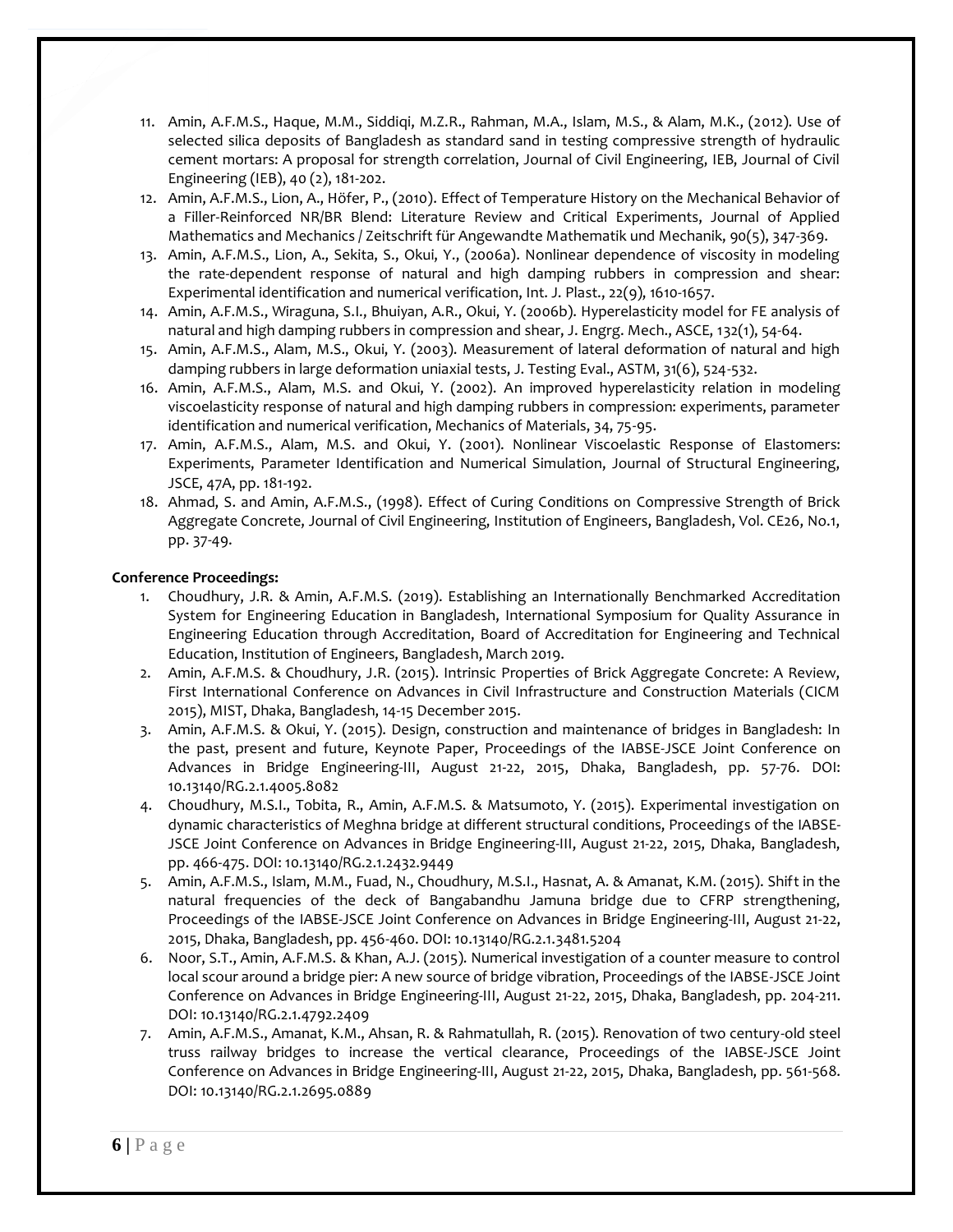- 8. Amin, A.F.M.S., Amanat, K.M., Islam, M.M. & Bhuiyan, M.A.R. (2015). Structural adequacy of a deformed prestressed concrete girder in Khodarhat bridge: An assessment utilizing filed vibration data and FE computations, Proceedings of the IABSE-JSCE Joint Conference on Advances in Bridge Engineering-III, August 21-22, 2015, Dhaka, Bangladesh, pp. 461-465. DOI: 10.13140/RG.2.1.1646.5122
- 9. Hasan, M.S., Okui, Y., Takai, H. & Amin, A.F.M.S. (2015). Responses from laminated rubber bearing under compression and rotation via FE analysis, Proceedings of the IABSE-JSCE Joint Conference on Advances in Bridge Engineering-III, August 21-22, 2015, Dhaka, Bangladesh, pp. 340-344. DOI: 10.13140/RG.2.1.4267.9522
- 10. Sobhan, M.A., Amin, A.F.M.S., (2010). Recent trend and futuristic vision of bridge development in Bangladesh, Country Paper, Proceedings of the IABSE-JSCE Joint Conference on Advances in Bridge Engineering-II, August 8-10, 2010, Dhaka, Bangladesh, pp. 3-11.
- 11. Bhuiyan, A.R., Nguyen, D.A., Okui, Y., Amin, A.F.M.S., (2010). Effect of modeling approaches on seismic response prediction of base isolated highway bridges, Proceedings of the IABSE-JSCE Joint Conference on Advances in Bridge Engineering-II, August 8-10, 2010, Dhaka, Bangladesh, pp. 326-335.
- 12. Maksud-Ul-Alam, M., Amin, A.F.M.S., (2010). Pedestrian induced vibrations in footbridges: Reappraisal of code provisions, Proceedings of the IABSE-JSCE Joint Conference on Advances in Bridge Engineering-II, August 8-10, 2010, Dhaka, Bangladesh, pp. 344-351.
- 13. Amanat, K.M., Amin, A.F.M.S., Hossain, T.R., Kabir, A., Rouf, M.A., (2010). Cracks in the box girders of Bangabandhu Jamuna Multipurpose Bridge-Identification of causes based on FE analysis, Proceedings of the IABSE-JSCE Joint Conference on Advances in Bridge Engineering-II, August 8-10, 2010, Dhaka, Bangladesh, pp. 451-460.
- 14. Bhuiyan, A.R., Okui, Y., Razzak, M.K., Amin, A.F.M.S., (2010). Earthquake resistant design of highway bridges using laminated rubber bearings: An approach for modeling hysteretic behavior based on experimental characterization of rheology properties, Proceedings, 3rd International Earthquake Symposium, Jointly organized by Bangladesh Earthquake Society (BES) and Bangladesh University of Engineering and Technology (BUET), Bangladesh, Dhaka, March 5-6, 2010, pp. 381-389.
- 15. Amin, A.F.M.S., and Lion, A., (2009). Temperature dependence of Mullins softening-healing phenomena: An outline for theoretical description based on experiments, In G. Heinrich, M. Kaliske, A. Lion & S. Reese (eds), Constitutive Models for Rubber VI, pp. 497-503. Balkema.
- 16. Lion, A., Amin, A.F.M.S., Okui, Y., (2007). Experimental investigation and constitutive modeling of high damping rubber, 11th International Seminar on Elastomers, "Kautschuk Gummi und Kunststoffe", Freiburg, Germany, September, 23 - 27, 2007.
- 17. Bhuiyan, A.R., Amin, A.F.M.S., Hossain, T., Okui, Y., (2007). Nonlinear viscosity law for rate-dependent response of high damping rubber: FE implementation and verification, Constitutive Models for Rubber V-Boukamel, Laiarinandrasana, Meo, Verron (eds), 2008, Taylor & Francis Group, London, ISBN 978-0- 415-45442-1, pp. 274-284. Proceedings of 5th European Conference for Constitutive Models for Rubber, Paris, 4-7 September 2007.
- 18. Amin, A.F.M.S., Hossain, T.R., Habib, A. (2005). Vibration serviceability requirement in the design of arch-supported suspended footbridge, Proceedings of the Japan-Bangladesh Joint Seminar on Advances in Bridge Engineering, 10 August 2005, Dhaka, Bangladesh, pp. 13-22.
- 19. Amin, A.F.M.S., and Okui, Y. (2004). High damping rubber for base isolation bearings: mechanical behavior and constitutive modeling, Proceedings of the Conference on Filler Reinforcement of Rubber held in the Geological Society, London on 14 September 2004, pp 51-57. Organised by Rubber in Engineering Committee of the Institute of Materials, Minerals and Mining, London, UK.
- 20. Wiraguna, S.I., Yamada, K., Amin, A.F.M.S., and Okui, Y. (2003a). Behavior of high damping rubber in simple shear deformation, CD Proceedings of Temu Ilmiah XI, ISSN 0918-7685, pp. 41-46.
- 21. Wiraguna, S.I., Yamada, K., Amin, A.F.M.S., and Okui, Y. (2003b). Constitutive model for high damping rubber: experimental facts and mathematical modeling, CD Proceedings of the East Asia-Pacific Conference on Structural Engineering and Construction, Bali, Indonesia, 16-18 December 2003).
- 22. Amin, A.F.M.S., Alam, M.S. and Okui, Y. (2001). An Improved Hyperelasticity Relation For Modeling Strain Rate Dependency Of High Damping Rubber, CD Proceedings of 56th Annual Conference of Japan Society of Civil Engineers, Kyushu, Japan, October 2001.